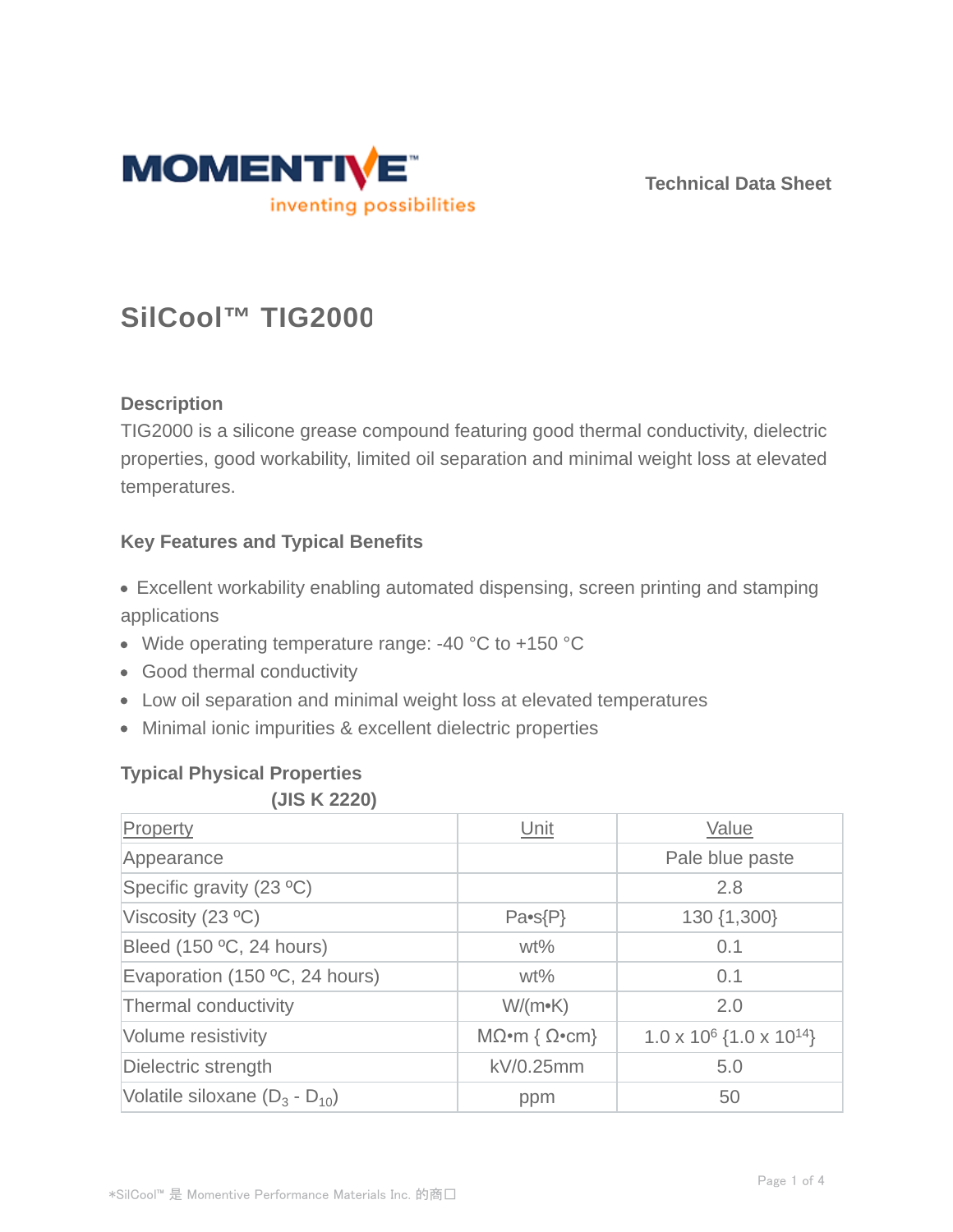Typical property data values should not be used as or to develop product specifications.

#### **Potential Applications**

- Thermal Interface Material to secure heat path between heat spreaders and heat sinks(TIM2)
- Thermal management for power transistor, power IC and LSI systems and optical pickups
- Fixing thermistors and thermocouples on the measuring point

#### **Patent Status**

Nothing contained herein shall be construed to imply the nonexistence of any relevant patents or to constitute the permission, inducement or recommendation to practice any invention covered by any patent, without authority from the owner of the patent.

#### **Product Safety, Handling and Storage**

Customers should review the latest Safety Data Sheet (SDS) and label for product safety information, safe handling instructions, personal protective equipment if necessary, emergency service contact information, and any special storage conditions required for safety. Momentive Performance Materials (MPM) maintains an aroundthe-clock emergency service for its products. SDS are available at www.momentive.com or, upon request, from any MPM representative. For product storage and handling procedures to maintain the product quality within our stated specifications, please review Certificates of Analysis, which are available in the Order Center. Use of other materials in conjunction with MPM products (for example, primers) may require additional precautions. Please review and follow the safety information provided by the manufacturer of such other materials.

#### **Limitations**

Customers must evaluate Momentive Performance Materials products and make their own determination as to fitness of use in their particular applications.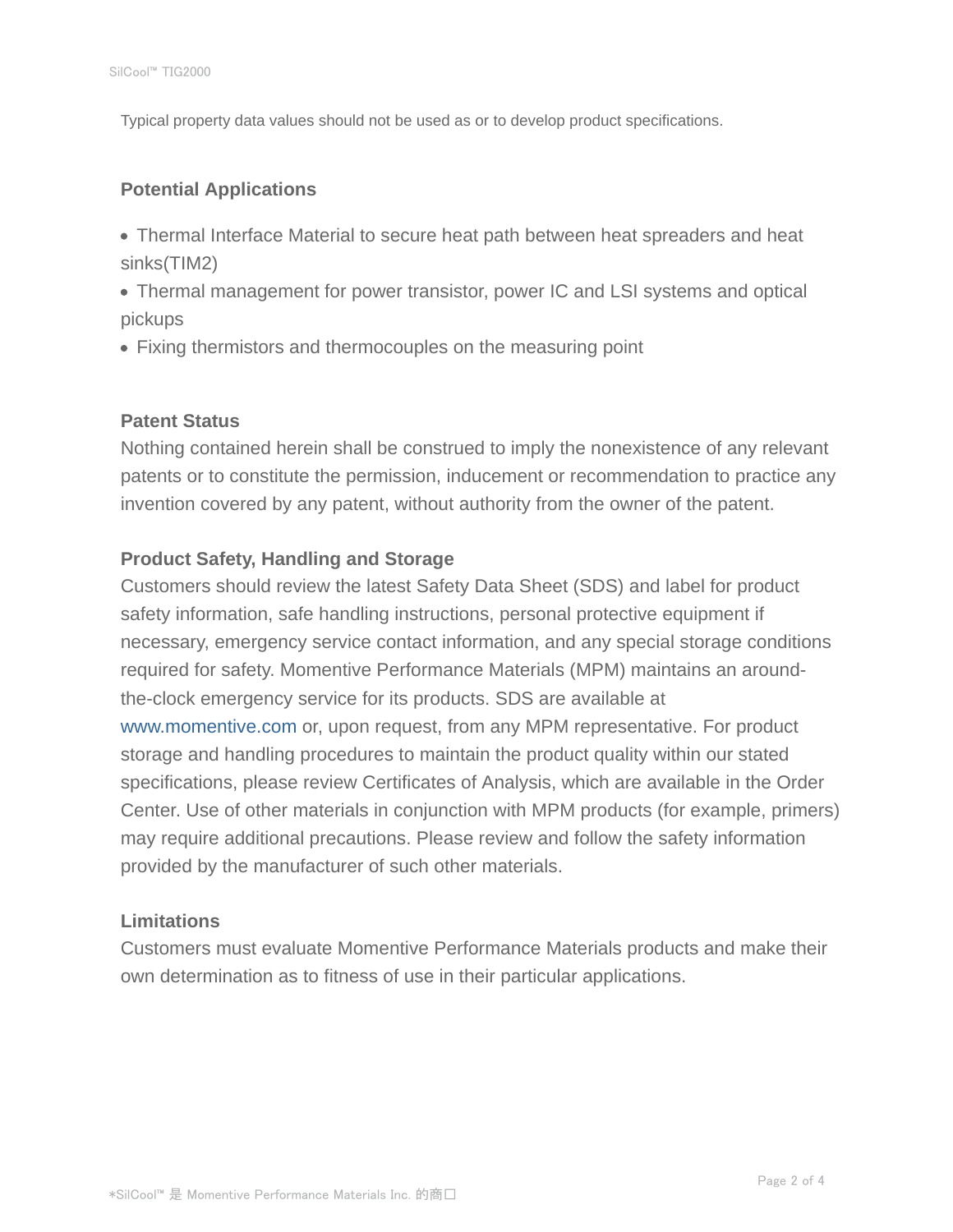# **Contact Information** Email commercial.services@momentive.com

#### **Telephone**

| <b>Americas</b>      | <b>Latin America</b> | <b>EMEAI- Europe, Middle</b><br>East, Africa & India | <b>ASIA PACIFIC</b> |
|----------------------|----------------------|------------------------------------------------------|---------------------|
| +1 800 295 2392      | <b>Brazil</b>        | <b>Europe</b>                                        | China               |
| Toll free*           | +55 11 4534 9650     | +390510924300                                        | 800 820 0202        |
| +704 805 6946        | <b>Direct Number</b> | Direct number                                        | Toll free           |
| <b>Direct Number</b> |                      |                                                      | +86 21 3860 4892    |
|                      |                      |                                                      | Direct number       |
| *All American        | <b>Mexico</b>        | India, Middle East &                                 | Japan               |
| countries            | +52 55 2169 7670     | <b>Africa</b>                                        | +81 3 5544 3111     |
|                      | <b>Direct Number</b> | + 91 44 71212207                                     | Direct number       |
|                      |                      | Direct number*                                       |                     |
|                      |                      | *All Middle Eastern                                  | <b>Korea</b>        |
|                      |                      | countries, Africa, India,                            | +82 2 6201 4600     |

For literature and technical assistance, visit our website at: www.momentive.com

#### **DISCLAIMER:**

**THE MATERIALS, PRODUCTS AND SERVICES OF MOMENTIVE PERFORMANCE MATERIALS INC. AND ITS SUBSIDIARIES AND AFFILIATES (COLLECTIVELY "SUPPLIER"), ARE SOLD SUBJECT TO SUPPLIER'S STANDARD CONDITIONS OF SALE, WHICH ARE INCLUDED IN THE APPLICABLE DISTRIBUTOR OR OTHER SALES AGREEMENT, PRINTED ON THE BACK OF ORDER ACKNOWLEDGMENTS AND INVOICES, AND AVAILABLE UPON REQUEST. ALTHOUGH ANY INFORMATION, RECOMMENDATIONS, OR ADVICE CONTAINED HEREIN IS GIVEN IN GOOD FAITH, SUPPLIER MAKES NO WARRANTY OR GUARANTEE, EXPRESS OR IMPLIED, (i) THAT THE RESULTS DESCRIBED HEREIN WILL BE OBTAINED UNDER END-USE CONDITIONS, OR (ii) AS TO THE EFFECTIVENESS OR SAFETY OF ANY DESIGN INCORPORATING ITS PRODUCTS, MATERIALS, SERVICES, RECOMMENDATIONS OR ADVICE. EXCEPT AS PROVIDED IN SUPPLIER'S STANDARD CONDITIONS OF SALE,**